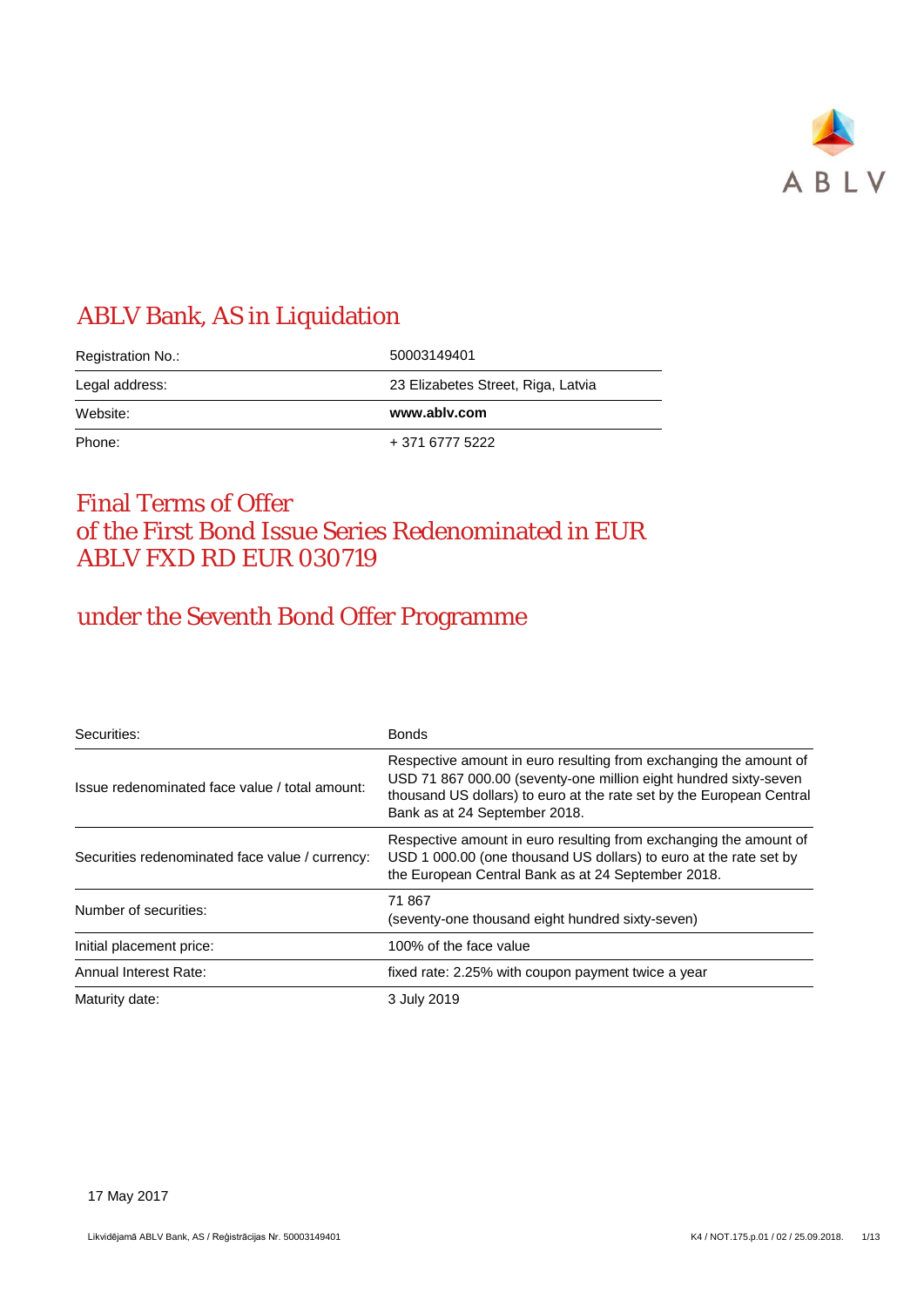# TABLE OF CONTENTS

| 1.  |                                                                                               |  |
|-----|-----------------------------------------------------------------------------------------------|--|
| 2.  |                                                                                               |  |
| 3.  | Information about the First Bond Issue Series Redenominated in EUR - ABLV FXD RD EUR 030719 3 |  |
| 4.  |                                                                                               |  |
| 5.  |                                                                                               |  |
| 6.  |                                                                                               |  |
| 7.  |                                                                                               |  |
| 8.  |                                                                                               |  |
| 9.  |                                                                                               |  |
| 10. |                                                                                               |  |

Appendixes include the Bond issue summary and the sample order form to be submitted by the Investor to conclude the financial instruments transaction.

Appendix 1: Bond issue summary.

Appendix 2: "Financial Instrument' Trade Order" form.

The Final Terms are prepared in accordance with the requirements of paragraph 4 of article 5 of the Directive 2003/71/EC of the European Parliament and of the Council.

The Final Terms shall be read together with ABLV Bank, AS in liquidation Base Prospectus of the Seventh Bond Offer Programme. The Base Prospectus is published at the Issuer's website **www.ablv.com**. Full information on the Issuer and the Bond issue can be only obtained reading the Base Prospectus together with the Final Terms. The Bond issue summary is appended to these Final Terms.

# **Notice**

Before making a decision on investing in the Bonds, any Investor shall independently and, if necessary, engaging an advisor, generally assess the information provided in the Base Prospectus and these Final Terms.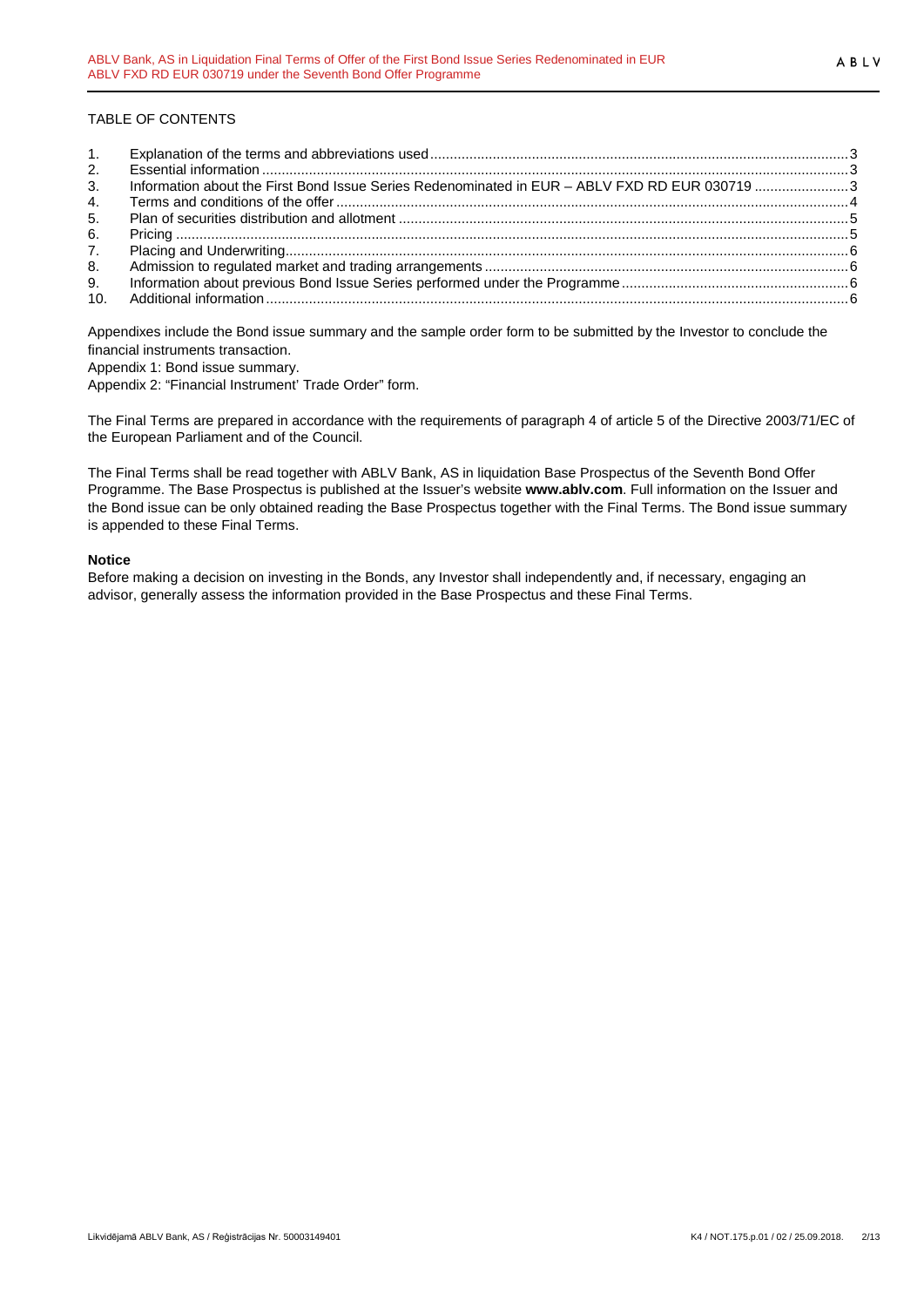# <span id="page-2-0"></span>**1. Explanation of the terms and abbreviations used**

**First Bond Issue Series Redenominated in EUR** or **ABLV FXD RD EUR 030719** – the Bonds that are issued pursuant to ABLV Bank, AS in liquidation Base Prospectus of the Seventh Bond Offer Programme and these Final Terms of Offer.

**Note:** the other terms and abbreviations used correspond to those included in the Base Prospectus.

# <span id="page-2-1"></span>**2. Essential information**

2.1. Interest of natural and legal persons involved in the issue/ offer N/A

# 2.2. Reasons for the offer

Objective of the First Bond Issue Series Redenominated in EUR shall be raising of funds that the Issuer will use for financing its operating activities, including without limitation:

- improvement of the ABLV Bank, AS in liquidation assets' and liabilities' distribution into maturity bands;
- increase and maintenance of the liquidity level required for activities of ABLV Bank, AS in liquidation.

#### <span id="page-2-2"></span>**3. Information about the First Bond Issue Series Redenominated in EUR – ABLV FXD RD EUR 030719 (under the Seventh Bond Offer Programme)**

| Issuer:                                                     | ABLV Bank, AS in liquidation                                                                                                                                                                                                                                                                                      |
|-------------------------------------------------------------|-------------------------------------------------------------------------------------------------------------------------------------------------------------------------------------------------------------------------------------------------------------------------------------------------------------------|
| Securities:                                                 | <b>Bonds</b>                                                                                                                                                                                                                                                                                                      |
| ISIN:                                                       | LV0000880060                                                                                                                                                                                                                                                                                                      |
| Type of securities:                                         | In bearer form                                                                                                                                                                                                                                                                                                    |
| Class of securities:                                        | Without restraint on alienation                                                                                                                                                                                                                                                                                   |
| Collateral:                                                 | Not secured with pledge                                                                                                                                                                                                                                                                                           |
| Depository:                                                 | Nasdaq CSD SE                                                                                                                                                                                                                                                                                                     |
| Regulated market:                                           | Stock Exchange Nasdaq Riga<br><b>Baltic Bond List</b>                                                                                                                                                                                                                                                             |
| Currency of the Bond issue after<br>redenomination:         | EUR (euro)                                                                                                                                                                                                                                                                                                        |
| Redenominated face value/total amount of the<br>Bond issue: | Respective amount in euro resulting from exchanging the amount of<br>USD 71 867 000.00 (seventy-one million eight hundred sixty-seven<br>thousand US dollars) to euro at the rate set by the European Central<br>Bank as at 24 September 2018.                                                                    |
| Bond redenominated Face Value:                              | Respective amount in euro resulting from exchanging the amount of<br>USD 1 000.00 (one thousand US dollars) to euro at the rate set by the<br>European Central Bank as at 24 September 2018.                                                                                                                      |
| Number of the Bonds:                                        | 71 8671<br>(seventy-one thousand eight hundred sixty-seven)                                                                                                                                                                                                                                                       |
| Annual Interest Rate:                                       | Fixed: 2.25%<br>(two and 25/100 percent)                                                                                                                                                                                                                                                                          |
| Date of the Interest Income calculation:                    | 5 working days before the Interest Income payment date                                                                                                                                                                                                                                                            |
| Frequency and dates of the Interest Income<br>payments:     | Twice a year: on 3 July and 3 January,<br>starting from 3 January 2018, ending on 3 July 2019                                                                                                                                                                                                                     |
| Maturity date of the Bonds:                                 | 3 July 2019                                                                                                                                                                                                                                                                                                       |
|                                                             | • The Issuer shall be entitled to prematurely redeem the part of the<br>Bond issue the initial placement of which was not performed;                                                                                                                                                                              |
| Premature redemption<br>(call option):                      | The Issuer shall be entitled to prematurely redeem the Bonds that the<br>$\bullet$<br>Issuer purchased in the secondary securities market or acquired<br>otherwise in compliance with provisions of the normative acts,<br>provided that normative acts contain no limitations with regard to such<br>redemption. |
| Early repayment claim                                       | The Investor shall not be entitled to claim the Face Value and accrued                                                                                                                                                                                                                                            |
| (put option):                                               | interest to be repaid by the Issuer before maturity.                                                                                                                                                                                                                                                              |
| Arrangements for the amortisation of the loan               | N/A                                                                                                                                                                                                                                                                                                               |
| Information on yield                                        | Fixed interest rate is set for the Bonds. The Bond yield does not depend<br>on the changes in the base interest rate in the interbank market.                                                                                                                                                                     |
| Yield calculation method                                    | Pursuant to paragraph 6.9 of the Base Prospectus                                                                                                                                                                                                                                                                  |
| Representation of the Investors                             | Pursuant to paragraph 6.15 of the Base Prospectus                                                                                                                                                                                                                                                                 |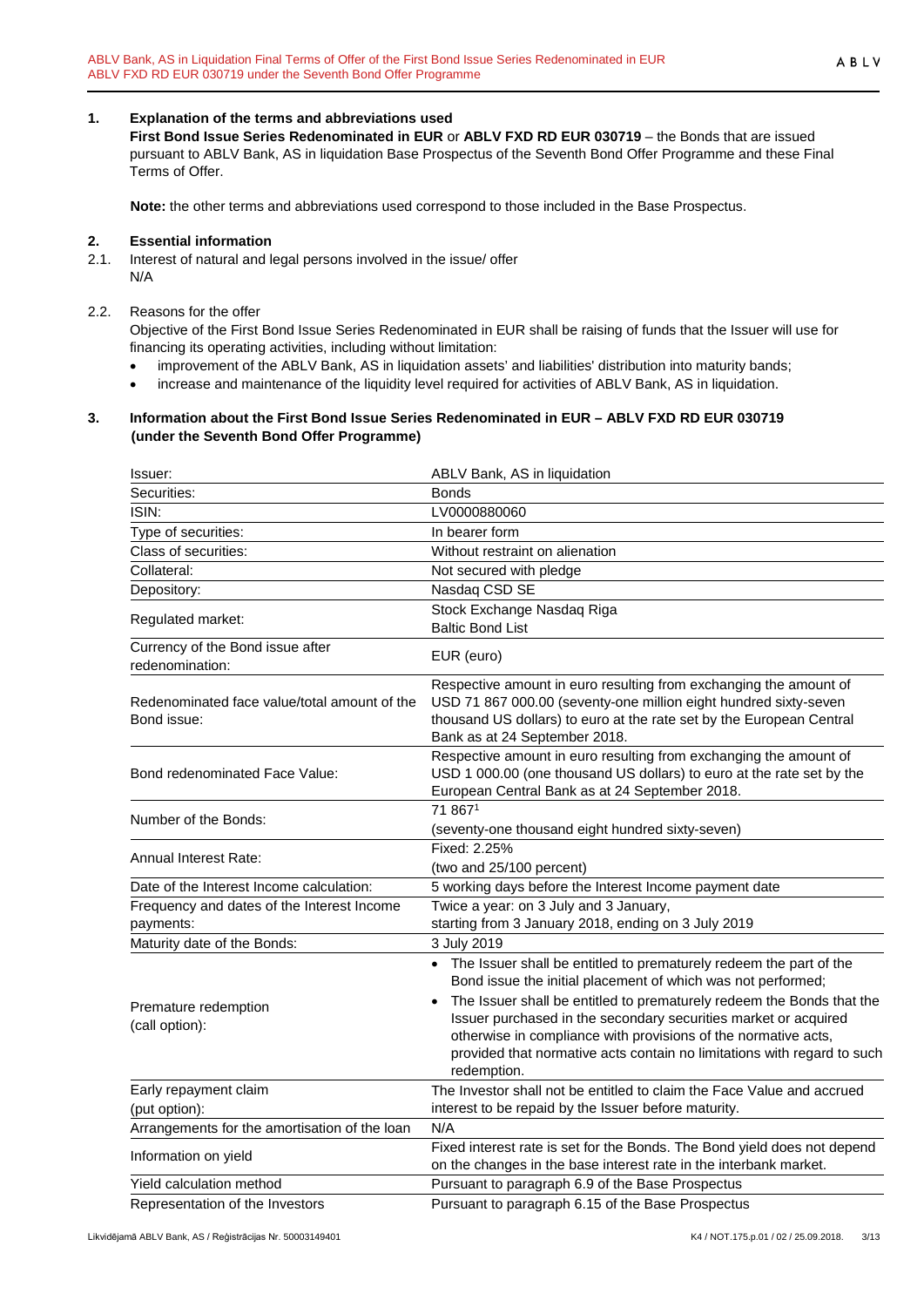| Decisions on the Bond issue              | following decisions of ABLV Bank, AS in liquidation:<br>decision on the bond issue of the extraordinary meeting of<br>shareholders, dated 31 March 2017 (Minutes No. 1, paragraph 5.9);<br>decision of the Board on approving the Base Prospectus of the<br>Seventh Bond Offer Programme, dated 24 April 2017 (Minutes No.<br>$V-24$ , paragraph 1);<br>decision of the Board on the Base Prospectus of the Seventh Bond<br>Offer Programme including recommendations of the Financial and<br>Capital Market Commission, dated 9 May 2017 (Minutes No. V-26, |  |  |
|------------------------------------------|--------------------------------------------------------------------------------------------------------------------------------------------------------------------------------------------------------------------------------------------------------------------------------------------------------------------------------------------------------------------------------------------------------------------------------------------------------------------------------------------------------------------------------------------------------------|--|--|
|                                          | paragraph 1);<br>decision of the Board on approval of ABLV Bank, AS in liquidation<br>Final Terms of Offer of the First Bond Issue Series Redenominated in<br>EUR - ABLV FXD RD EUR 030719 under the Seventh Bond Offer<br>Programme, dated 17 May 2017 (Minutes No. V-31, paragraph 1).                                                                                                                                                                                                                                                                     |  |  |
| Issue date:                              | 3 July 2017                                                                                                                                                                                                                                                                                                                                                                                                                                                                                                                                                  |  |  |
| Public offer start date:                 | Not later than on 22 May 2017, the information shall be published at the<br>Issuer's website www.ablv.com<br>The public offer start date is 25 May 2017                                                                                                                                                                                                                                                                                                                                                                                                      |  |  |
| Public offer end date:                   | 26 June 2017                                                                                                                                                                                                                                                                                                                                                                                                                                                                                                                                                 |  |  |
| Decision on concluding the transactions: | Pursuant to paragraph 9.4 of the Base Prospectus, the decision on<br>concluding the transactions will be made on 29 June 2017                                                                                                                                                                                                                                                                                                                                                                                                                                |  |  |
| Settlement date:                         | 3 July 2017                                                                                                                                                                                                                                                                                                                                                                                                                                                                                                                                                  |  |  |

The Bonds are issued and public offering is performed pursuant to the

<sup>1</sup> Before the end of the public offer period, but not later than 4 (four) working days prior to the public offer end date, the Issuer may increase the Issue Series size. If amendments to the Final Terms are made, those shall be published in the same way as the Final Terms.

For the purposes of the Base Prospectus and these Final Terms, the Issuer shall be an institution that borrows funds by issuing the Bonds.

# <span id="page-3-0"></span>**4. Terms and conditions of the offer**

4.1. Initial placement process

The initial placement process is described in paragraphs 9.3 and 9.4 of the Base Prospectus.

The total redenominated amount of the Issue is equal to the respective amount in euro resulting from exchanging the amount of USD 71 867 000.00 (seventy-one million eight hundred sixty-seven thousand US dollars) to euro at the rate set by the European Central Bank as at 24 September 2018.

The public offer start date is 25 May 2017.

A representative of the Investment Company or the Investor itself, provided it has a financial instruments account opened with ABLV Bank, AS in liquidation, shall submit an order to the Issuer, using the sample form "Financial Instruments' Trade Order" appended hereto, on working days from 08:30 till 18:30. The order may also be submitted electronically, using a corresponding order form in ABLV Bank, AS in liquidation Internetbank.

The public offer end date shall be 26 June 2017. Orders shall be accepted by ABLV Bank, AS in liquidation till the end of the working day, i.e., 18:30, or electronically – till the end of the day, i.e., 23:59.

Information about the order submission can be obtained:

- by phone:  $+371\,6700\,2777$
- via e-mail: **ibas@ablv.com**

The orders submitted to the Issuer may not be altered or revoked.

- 4.2. A description of the possibility to reduce subscriptions and the manner for refunding excess amount paid by applicants N/A
- 4.3. Details of the minimum and/or maximum amount of application Pursuant to paragraph 9.3 of the Base Prospectus, maximum number of the Bonds that a single Investor may apply for is not set. The Investor may not apply for purchasing less than 1 (one) Bond.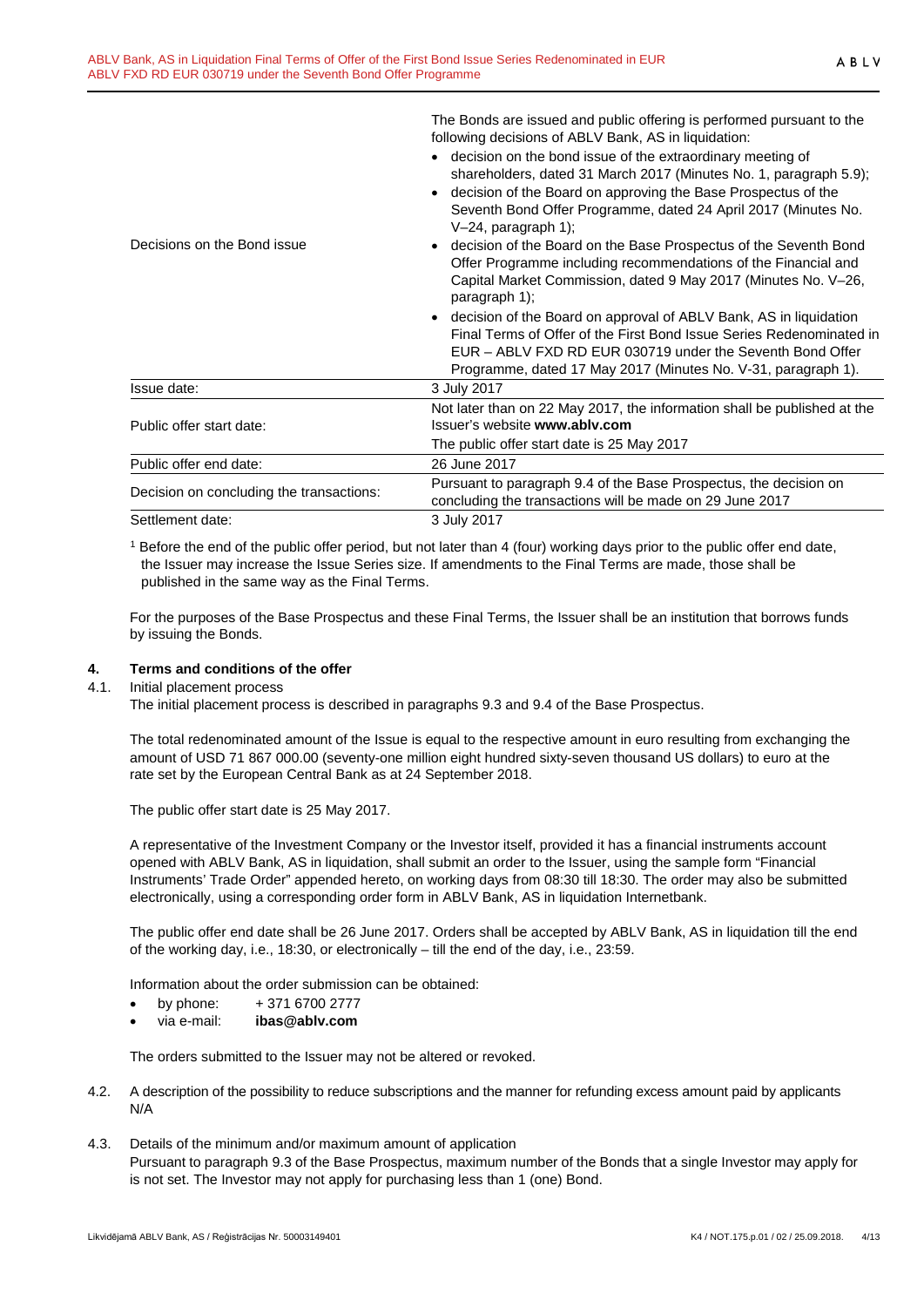# 4.4. Settlement process

Within this Bond Issue Series, settlement under initial placement transactions shall be performed as follows:

- not applying the DVP principle, if agreed so by the underwriter and the Investor, or
- applying the DVP principle, regulated by the respective LCD rules On DVP Settlement for OTC Transactions.

If the transaction parties agree on not applying the DVP principle, the moment of the Bonds' delivery and the moment of payment may be different. The Investor shall ensure funds in the respective account on the day agreed upon by the transaction parties, whereas the Bonds shall be credited to the Investor's account on the day agreed upon by the transaction parties.

DVP shall be executed on the T+2 day, where "T" stands for the day of concluding the Bond purchase transaction, and "2" is the 2nd (second) working day after the day of concluding the Bond purchase transaction.

The day of concluding the transaction shall be the day of making the decision on concluding the transaction – for this Series it is set to be 29 June 2017.

The settlement date shall be 3 July 2017.

#### 4.5. Information about results

Pursuant to paragraph 9.6 of the Base Prospectus, information on the initial placement results will be published at the Issuer's website **www.ablv.com** within 10 (ten) working days after the public offer end date.

4.6. The procedure for the exercise of any right of pre-emption, the negotiability of subscription rights and the treatment of subscription rights not exercised. N/A

#### <span id="page-4-0"></span>**5. Plan of securities distribution and allotment**

- 5.1. Offering the Bonds simultaneously in the markets of two or more countries N/A
- 5.2. Notification to applicants of the Bond amount allotted The Bank shall send a confirmation of the concluded transaction to the Investor, following the procedure set forth in ABLV Capital Markets, IBAS, General Terms of Business. The General Terms of Business are available at the Issuer's website **[www.ablv.com](http://www.ablv.com/)**.

#### <span id="page-4-1"></span>**6. Pricing**

6.1. Initial placement price of a Bond

Initial placement price of a Bond is set to be 100% of the Bond's face value. The Bond's redenominated face value is equal to the respective amount in euro resulting from exchanging the amount of USD 1 000.00 (one thousand US dollars) to euro at the rate set by the European Central Bank as at 24 September 2018.

6.2. Pricing method

ABLV Bank, AS in liquidation Board will determine the Bonds' price depending on the situation in secondary market of similar securities then present and, in particular, based on evaluation of the demand in the securities market and yield of comparable market instruments. The price determined by ABLV Bank, AS in liquidation for the Bond Issue Series shall be the same for all Investors and shall remain constant throughout the whole initial placement period.

6.3. Application of expenses and taxes

Purchasing the Bonds during the initial placement period, the Investor will have to transfer just set Bond sale price to the Issuer for each Bond unit being purchased.

Additional expenses under the transaction, which might include, without limitation, fees for account opening, for transaction conclusion and execution, may vary in different Investment Companies, and the Investor can find those out in the respective Investment Company engaged by the Investor in concluding the Bonds' purchase transaction as intermediary. ABLV Bank, AS in liquidation will not receive the said fees and payments charged by other Investment Companies and shall not be responsible for those additional expenses.

The Issuer shall be responsible for withholding and payment of taxes in compliance with the procedures and amount stated in the Republic of Latvia normative acts. The Issuer shall not be responsible for payment of taxes where the Republic of Latvia normative acts do not stipulate the Issuer's duty to assess and withhold the tax amount before making Interest Income payments.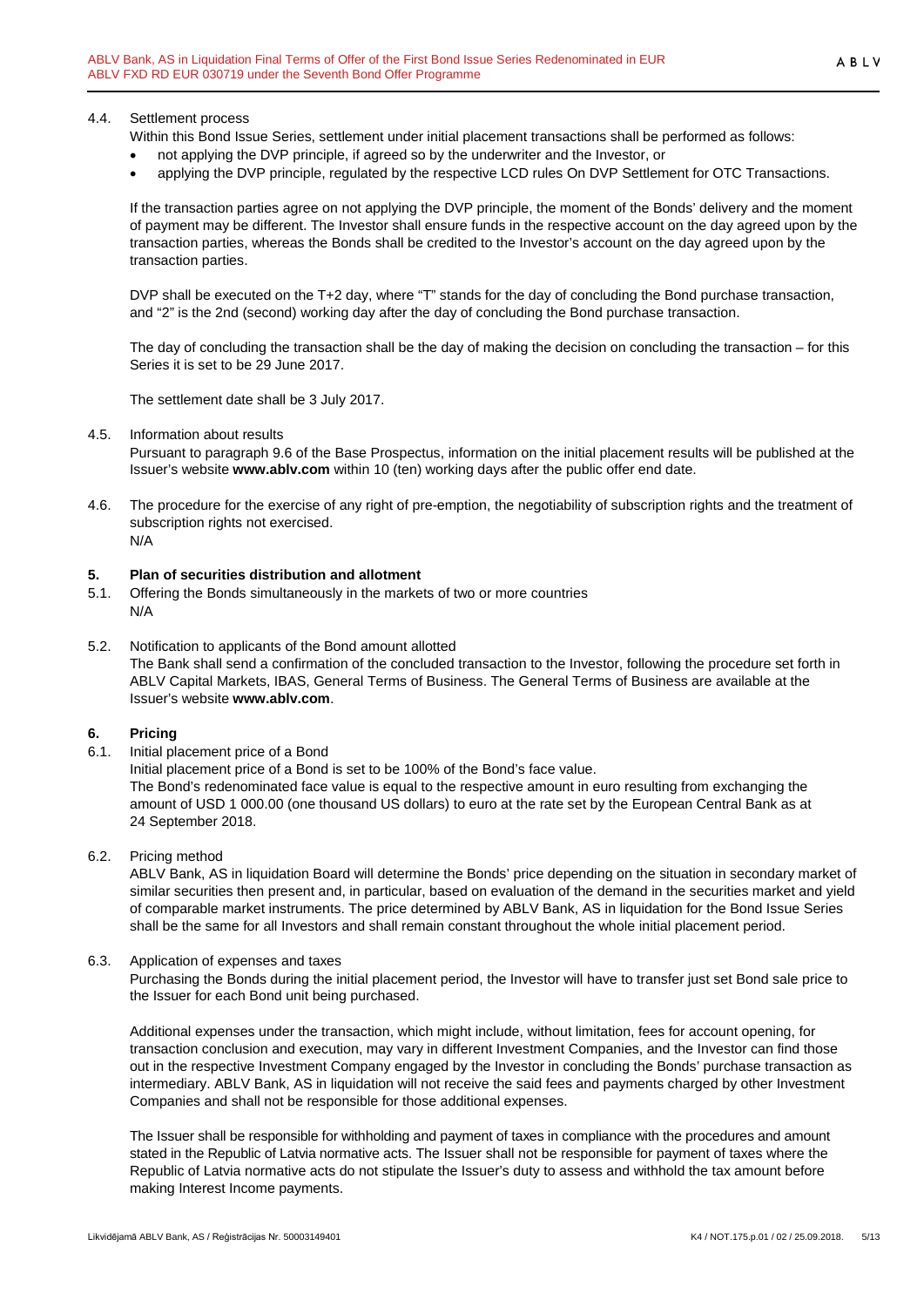# <span id="page-5-0"></span>**7. Placing and Underwriting**

- 7.1. Offer coordinator N/A
- 7.2. Depository Joint stock company Latvian Central Depository, legal address: 1 Vaļņu Street, Riga, Latvia.
- 7.3. Entities agreeing to underwrite the issue N/A
- 7.4. Time of reaching the underwriting agreement N/A

# <span id="page-5-1"></span>**8. Admission to regulated market and trading arrangements**

- Term and conditions of admission to regulated market Pursuant to paragraph 10.1 of the Base Prospectus, application for admitting the Bonds to the regulated market will be prepared in accordance with the Stock Exchange requirements and submitted within 3 (three) months after the end of the initial placement at the latest.
- 8.2. Regulated market Stock Exchange Nasdaq Riga, Baltic Bond List.
- 8.3. Entities which have a firm commitment to act as intermediaries in secondary trading, providing liquidity through bid and offer rates and description of the main terms of their commitment N/A

#### <span id="page-5-2"></span>**9. Information about previous Bond Issue Series performed under the Programme**

- Three issues performed under ABLV Bank, AS in liquidation Second Offer Programme,
- Three issues performed under ABLV Bank, AS in liquidation Third Offer Programme,
- One issue performed under ABLV Bank, AS in liquidation Fourth Offer Programme,
- Seven issues performed under ABLV Bank, AS in liquidation Fifth Offer Programme and
- Seven issues performed under ABLV Bank, AS in liquidation Sixth Offer Programme

have been included in the Baltic Bond List of the Stock Exchange Nasdaq Riga regulated markets.

Simultaneously with the First Bond Issue Series Redenominated in EUR, the following public offering is performed under the Seventh Bond Offer Programme First Bond Issue Series in EUR – ABLV FXD EUR 030719 – straight 2 year bonds. The Final Terms of this issue is available at ABLV Bank, AS in liquidation website **www.ablv.com.**

The Investors can find the information about issues performed under the Second, Third, Fourth, Fifth, Sixth and Seventh Offer Programmes and their Final Terms at ABLV Bank, AS in liquidation website **[www.ablv.com](http://www.ablv.com/)**.

#### <span id="page-5-3"></span>**10. Additional information**

- 10.1. Advisors connected with the Bond issue N/A
- 10.2. Information about the Bond issue provided by third parties N/A
- 10.3. Credit ratings assigned to the Bonds N/A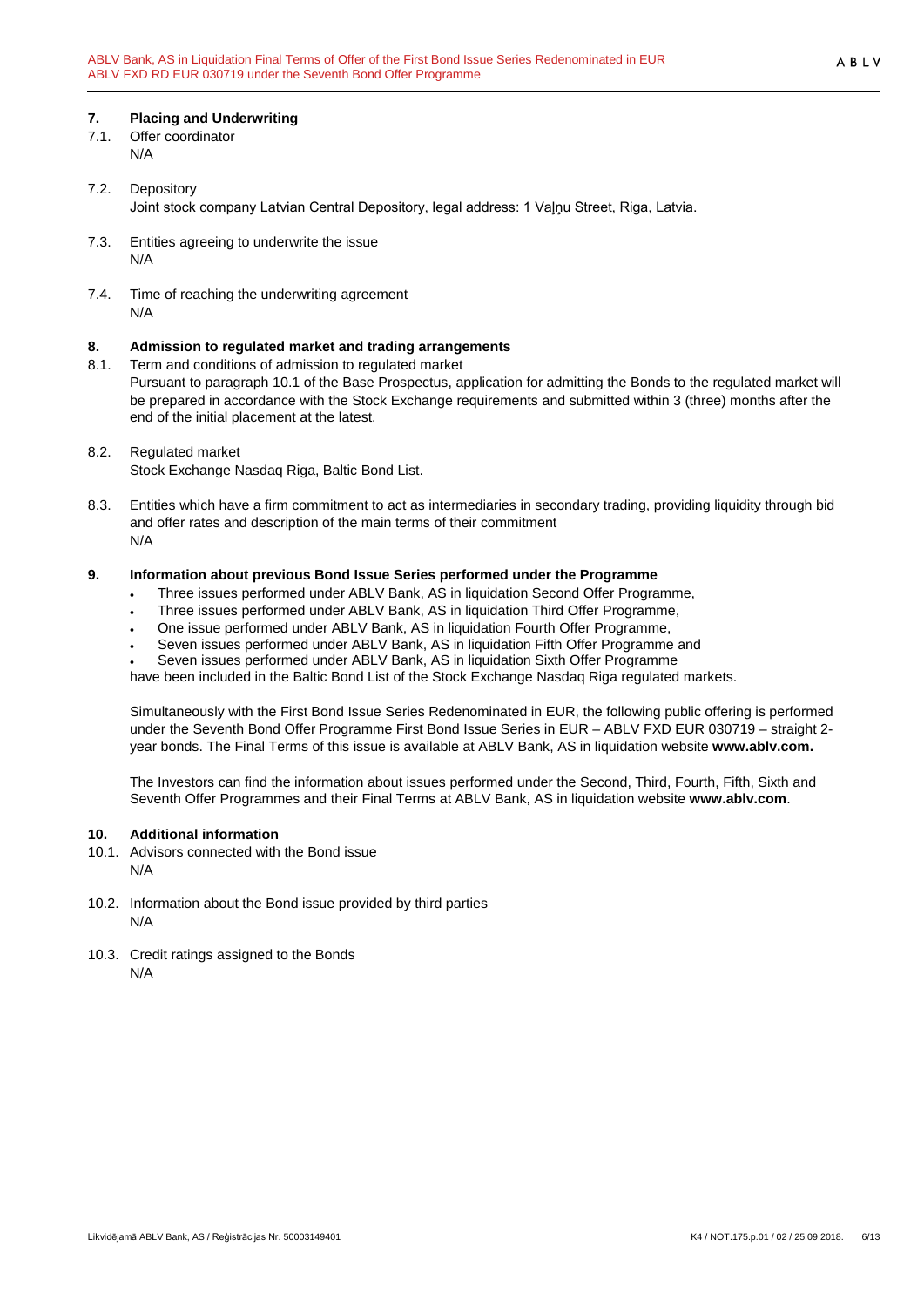The Final Terms were approved at the session of the Liquidation Committee of ABLV Bank, AS in liquidation on 20 August 2018.

| Name, surname      | <b>Position held</b> | <b>Signature</b> |  |
|--------------------|----------------------|------------------|--|
| Arvīds Kostomārovs | Liquidator           |                  |  |
| Elvijs Vēbers      | Liquidator           |                  |  |
| Andris Kovaļčuks   | Liquidator           |                  |  |
| Eva Berlaus        | Liquidator           |                  |  |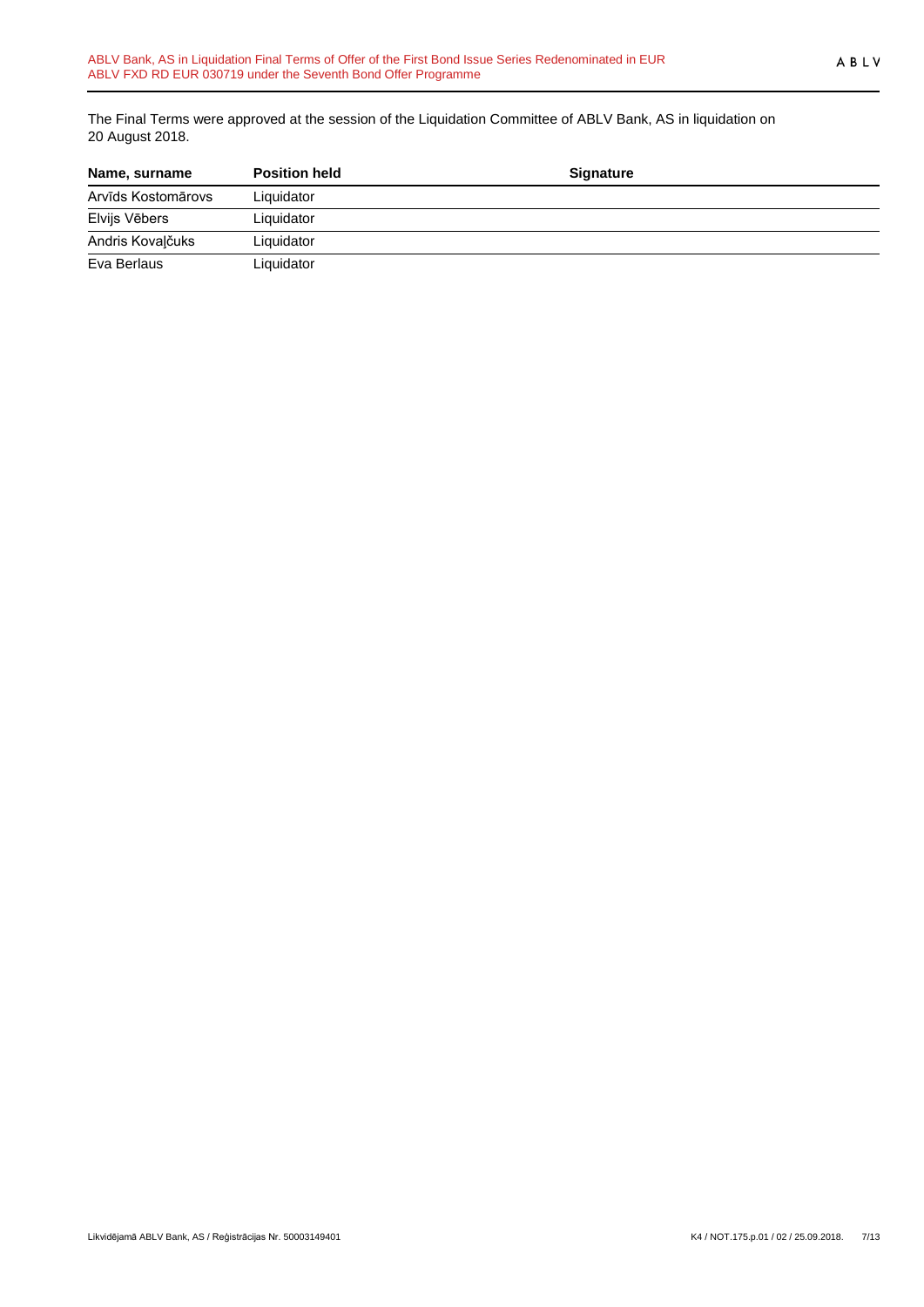Appendix 1

ABLV

#### **Section A. Introduction and warnings**

The summary shall be deemed the introduction of the Base Prospectus.

Any decision on investing in the Bonds shall be based on the Investor's judgement on the whole Base Prospectus and the respective Final Terms of the Bond issue.

Should any claim be lodged to a court regarding the information provided in the Base Prospectus, if necessary, the Investor lodging the claim to a court in accordance with normative acts of the respective member state shall cover the

A.1 costs of translating the Base Prospectus before the proceedings are initiated. The persons responsible for the information provided in the Base Prospectus, including persons that translated the same and applied for its notification, may be held civilly liable only where the summary is misleading, inaccurate, or inconsistent with other sections of the Base Prospectus, or fails to provide the most essential information that would aid the Investors when considering whether to invest in the Bonds.

 $A.2 N/A$ 

# **Section B. Issuer**

| B.1  | Legal and commercial<br>name of the Issuer                                                                                                    | ABLV Bank, AS in liquidation.                                                                                                                                                                                                                                                                                                            |
|------|-----------------------------------------------------------------------------------------------------------------------------------------------|------------------------------------------------------------------------------------------------------------------------------------------------------------------------------------------------------------------------------------------------------------------------------------------------------------------------------------------|
| B.2  | The domicile and<br>legal form of the<br>Issuer, the legislation<br>under which the<br>Issuer operates and<br>its country of<br>incorporation | ABLV Bank, AS in liquidation is a joint stock company registered in the Republic of Latvia, which<br>carries out its operations in accordance with the Republic of Latvia legal acts, the European<br>Union normative acts, and the issued licence that allows rendering all financial services stated in<br>the Credit Institution Law. |
|      | $B.3 - B.4.a$                                                                                                                                 | N/A                                                                                                                                                                                                                                                                                                                                      |
| B.4b | Description of any<br>known trends<br>affecting the Issuer<br>and the industries in<br>which it operates                                      | As at the day of producing the Final Terms, there is no information on any detected trends,<br>events, claims, or obligations that might have significant negative effect on further operations of<br>ABLV Bank, AS in liquidation or the Republic of Latvia credit institution sector.                                                  |
|      |                                                                                                                                               | The information provided in the table below completely matches that presented in                                                                                                                                                                                                                                                         |

The information provided in the table below completely matches that presented in ABLV Bank, AS in liquidation consolidated report for the year 2016.

|     |                                       |    | Nº Company                                             | Country<br>Οf<br>incorpo-<br>ration | Registration<br>number | <b>Business profile</b>             | Share in<br>capital<br>(%) | Share in<br>the the entity's<br>entity's capital with<br>voting<br>rights (%) |
|-----|---------------------------------------|----|--------------------------------------------------------|-------------------------------------|------------------------|-------------------------------------|----------------------------|-------------------------------------------------------------------------------|
|     |                                       |    | ABLV Bank, AS                                          | LV                                  | 50003149401            | <b>Financial services</b>           | 100                        | 100                                                                           |
|     |                                       | 2. | ABLV Bank Luxembourg, S.A.                             | LU                                  | B 162048               | <b>Financial services</b>           | 100                        | 100                                                                           |
|     |                                       | 3. | <b>ABLV Consulting Services, AS</b>                    | LV                                  | 40003540368            | Consulting<br>services              | 100                        | 100                                                                           |
| B.5 | Issuer's position within<br>the group | 4. | <b>ABLV Advisory Services, SIA</b>                     | LV                                  | 40103964811            | Consulting<br>services              | 100                        | 100                                                                           |
|     |                                       | 5. | <b>ABLV Corporate Services</b><br>Holding Company, SIA | LV                                  | 40103799987            | Holding company                     | 100                        | 100                                                                           |
|     |                                       | 6. | ABLV Corporate Services, SIA                           | LV                                  | 40103283479            | Consulting<br>services              | 100                        | 100                                                                           |
|     |                                       | 7. | <b>ABLV Corporate Services, LTD</b>                    | CY                                  | HE273600               | Consulting<br>services              | 100                        | 100                                                                           |
|     |                                       | 8. | <b>ABLV Capital Markets, IBAS</b>                      | LV                                  | 40003814705            | <b>Financial services</b>           | 90                         | 100                                                                           |
|     |                                       | 9. | ABLV Asset Management, IPAS                            | LV                                  | 40003814724            | <b>Financial services</b>           | 90                         | 100                                                                           |
|     |                                       |    | 10. PEM, SIA                                           | LV                                  | 40103286757            | Investment<br>project<br>management | 51                         | 51                                                                            |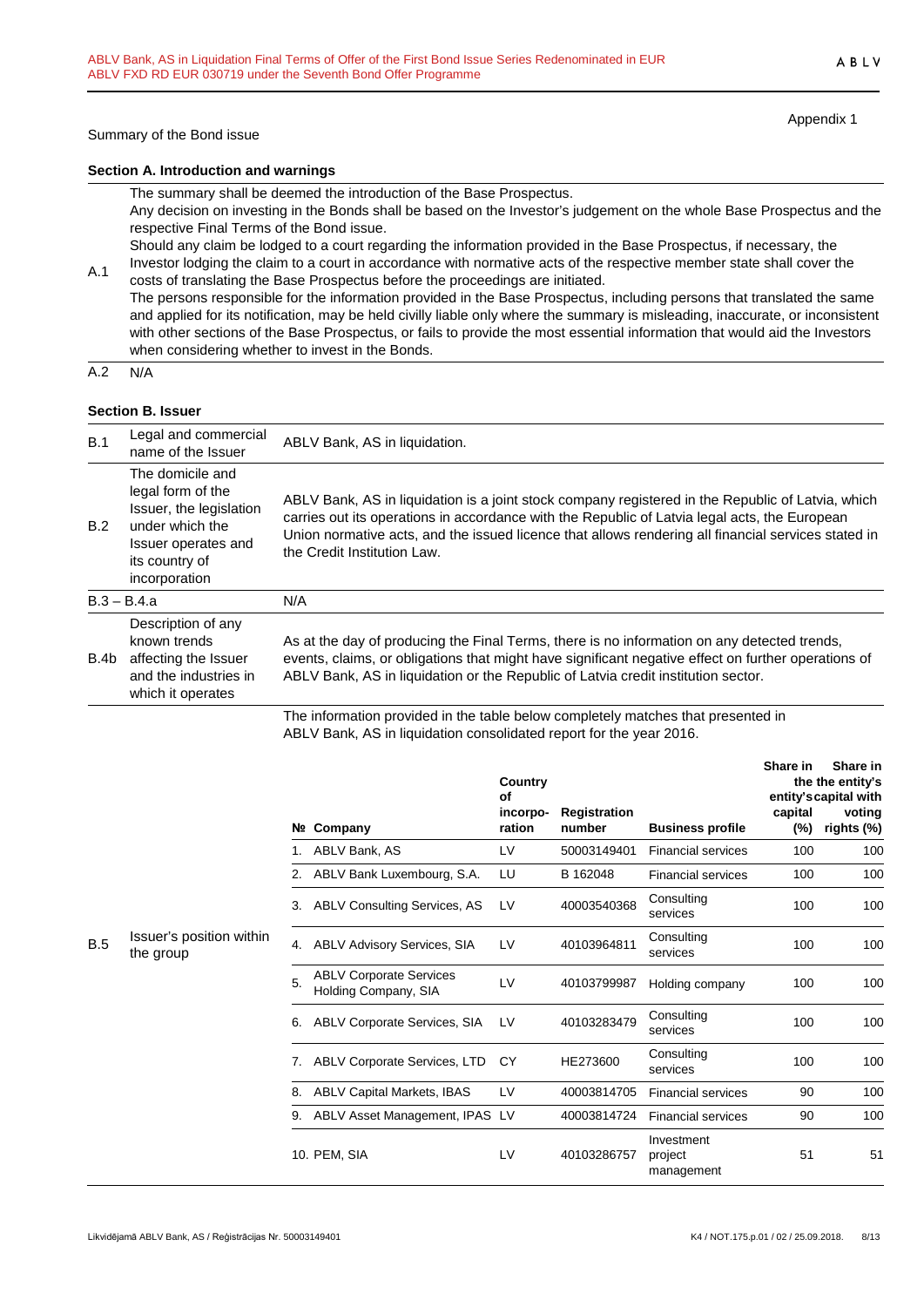|     |                                             | Country<br>οf      |                               |                                                                    | Share in       | Share in<br>the the entity's<br>entity's capital with |
|-----|---------------------------------------------|--------------------|-------------------------------|--------------------------------------------------------------------|----------------|-------------------------------------------------------|
|     | Nº Company                                  | incorpo-<br>ration | <b>Registration</b><br>number | <b>Business profile</b>                                            | capital<br>(%) | voting<br>rights (%)                                  |
|     | 11. PEM 1, SIA                              | LV                 | 40103551353                   | Wholesale trade<br>services of other<br>machinery and<br>equipment | 51             | 51                                                    |
| 12. | <b>ABLV Private Equity Fund</b><br>2010, KS | LV                 | 40103307758                   | Investment<br>activities                                           |                |                                                       |
|     | 13. New Hanza Capital, AS                   | LV                 | 50003831571                   | Holding company                                                    | 88             | 88                                                    |
|     | 14. NHC 1, SIA                              | LV                 | 50103247681                   | Investments in<br>real estate                                      | 88             | 88                                                    |
|     | 15. NHC 2, SIA                              | LV                 | 40103963977                   | Investments in<br>real estate                                      | 88             | 88                                                    |
|     | 16. NHC 3, SIA                              | LV                 | 50103994841                   | Investments in<br>real estate                                      | 88             | 88                                                    |
|     | 17. NHC 4, SIA                              | LV                 | 40203032424                   | Investments in<br>real estate                                      | 88             | 88                                                    |
|     | 18. NHC 5, SIA                              | LV                 | 50203032411                   | Investments in<br>real estate                                      | 88             | 88                                                    |
|     | 19. NHC 6, SIA                              | LV                 | 40203032439                   | Investments in<br>real estate                                      | 88             | 88                                                    |
|     | 20. Pillar, SIA                             | LV                 | 40103554468                   | Holding company                                                    | 100            | 100                                                   |
|     | 21. Pillar Holding Company, KS              | LV                 | 40103260921                   | Holding company                                                    | 100            | 100                                                   |
|     | 22. Pillar 3, SIA                           | LV                 | 40103193067                   | Real estate<br>transactions                                        | 100            | 100                                                   |
|     | 23. Pillar 4 & 6, SIA                       | LV                 | 40103210494                   | Real estate<br>transactions                                        | 100            | 100                                                   |
|     | 24. Pillar 7 & 8, SIA                       | LV                 | 40103240484                   | Real estate<br>transactions                                        | 100            | 100                                                   |
|     | 25. Pillar 9, SIA                           | LV                 | 40103241210                   | Real estate<br>transactions                                        | 100            | 100                                                   |
|     | 26. Pillar 11, SIA                          | LV                 | 40103258310                   | Real estate<br>transactions                                        | 100            | 100                                                   |
|     | 27. Pillar 2, 12 & 14, SIA                  | LV                 | 50103313991                   | Real estate<br>transactions                                        | 100            | 100                                                   |
|     | 28. Pillar 18, SIA                          | LV                 | 40103492079                   | Real estate<br>transactions                                        | 100            | 100                                                   |
|     | 29. Pillar 19, SIA                          | LV                 | 40103766952                   | Real estate<br>transactions                                        | 100            | 100                                                   |
|     | 30. Pillar 20, SIA                          | LV                 | 40103903056                   | Real estate<br>transactions                                        | 100            | 100                                                   |
|     | 31. Pillar 21, SIA                          | LV                 | 40103929286                   | Real estate<br>transactions                                        | 100            | 100                                                   |
|     | 32. Pillar 22, SIA                          | LV                 | 50103966301                   | Real estate<br>transactions                                        | 100            | 100                                                   |
|     | 33. Pillar Management, SIA                  | LV                 | 40103193211                   | Real estate<br>management and<br>administration                    | 100            | 100                                                   |
|     | 34. Pillar RE Services, SIA                 | LV                 | 40103731804                   | Parking<br>management                                              | 100            | 100                                                   |
|     | 35. Pillar Contractor, SIA                  | LV                 | 40103929498                   | Management and<br>coordination of<br>construction<br>processes     | 100            | 100                                                   |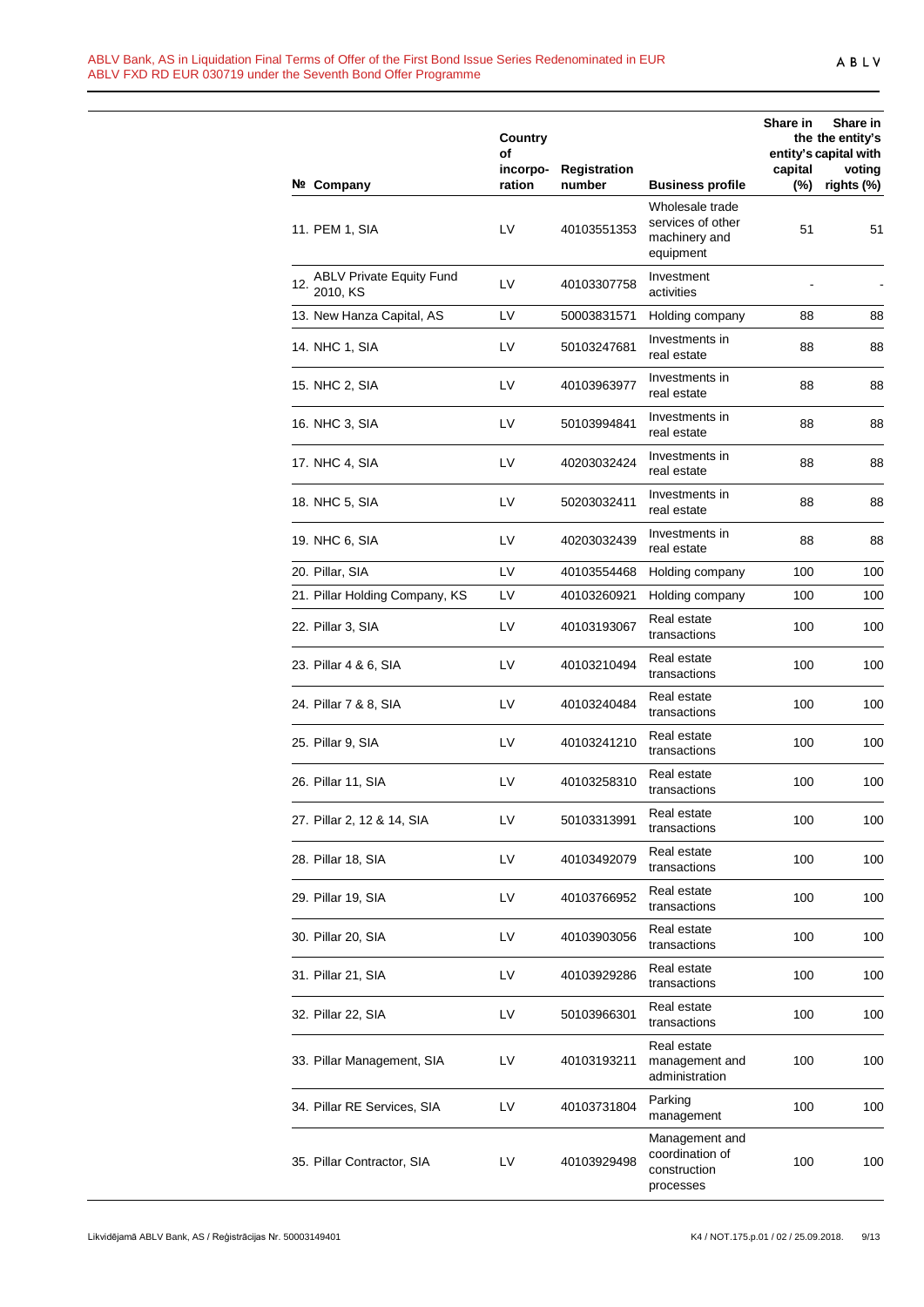|             |                                                                                                                                | Nº Company                                                                                                                                                                                                                                                                                                                         | Country<br>of<br>incorpo-<br>ration | Registration<br>number | <b>Business profile</b>                   | Share in<br>capital<br>(%) | Share in<br>the the entity's<br>entity's capital with<br>voting<br>rights (%) |
|-------------|--------------------------------------------------------------------------------------------------------------------------------|------------------------------------------------------------------------------------------------------------------------------------------------------------------------------------------------------------------------------------------------------------------------------------------------------------------------------------|-------------------------------------|------------------------|-------------------------------------------|----------------------------|-------------------------------------------------------------------------------|
|             |                                                                                                                                | 36. Pillar Architekten, SIA                                                                                                                                                                                                                                                                                                        | LV                                  | 40103437217            | Designing and<br>designers<br>supervision | 100                        | 100                                                                           |
|             |                                                                                                                                | 37. Pillar Development, SIA                                                                                                                                                                                                                                                                                                        | LV                                  | 40103222826            | Infrastructure<br>maintenance             | 100                        | 100                                                                           |
|             |                                                                                                                                | 38. Pillar Utilities, SIA                                                                                                                                                                                                                                                                                                          | LV                                  | 40103693339            | Infrastructure<br>management              | 100                        | 100                                                                           |
|             |                                                                                                                                | 39. ABLV Building Complex, SIA                                                                                                                                                                                                                                                                                                     | LV                                  | 40203037667            | Investments in<br>real estate             | 100                        | 100                                                                           |
| $B.6 - B.8$ |                                                                                                                                | N/A                                                                                                                                                                                                                                                                                                                                |                                     |                        |                                           |                            |                                                                               |
| <b>B.9</b>  | Profit forecast and<br>assessment                                                                                              | ABLV Bank, AS in liquidation made no profit forecasts for the following periods of operations.                                                                                                                                                                                                                                     |                                     |                        |                                           |                            |                                                                               |
| B.10        | Reservations in the<br>audit report on the<br>financial information                                                            | ABLV Bank, AS in liquidation audited financial report for the year 2016 contains no<br>reservations.                                                                                                                                                                                                                               |                                     |                        |                                           |                            |                                                                               |
| <b>B.11</b> |                                                                                                                                | N/A                                                                                                                                                                                                                                                                                                                                |                                     |                        |                                           |                            |                                                                               |
|             |                                                                                                                                | <b>Performance indicators</b>                                                                                                                                                                                                                                                                                                      |                                     |                        | 2015                                      |                            | 2016                                                                          |
|             |                                                                                                                                | <b>Financial indicators, EUR'000</b>                                                                                                                                                                                                                                                                                               |                                     |                        |                                           |                            |                                                                               |
|             |                                                                                                                                | Operating income                                                                                                                                                                                                                                                                                                                   |                                     |                        | 126 319                                   |                            | 141 875                                                                       |
|             |                                                                                                                                | Operating expense                                                                                                                                                                                                                                                                                                                  |                                     |                        | 51 933                                    |                            | 59 914                                                                        |
|             |                                                                                                                                | Profit or loss before taxes                                                                                                                                                                                                                                                                                                        |                                     |                        | 74 563                                    |                            | 81 961                                                                        |
|             | Selected historical key                                                                                                        | Balance sheet data, EUR'000                                                                                                                                                                                                                                                                                                        |                                     |                        |                                           |                            |                                                                               |
|             | financial information                                                                                                          | Assets                                                                                                                                                                                                                                                                                                                             |                                     |                        | 4 928 121                                 |                            | 3 849 586                                                                     |
| <b>B.12</b> | and any changes to it<br>since the date of the                                                                                 | Deposits                                                                                                                                                                                                                                                                                                                           |                                     |                        | 3793192                                   |                            | 2 901 824                                                                     |
|             | last published audited                                                                                                         | Loans                                                                                                                                                                                                                                                                                                                              |                                     |                        | 873 499                                   |                            | 1 012 146                                                                     |
|             | financial reports                                                                                                              | Shareholders' equity                                                                                                                                                                                                                                                                                                               |                                     |                        | 281 453                                   |                            | 321 802                                                                       |
|             |                                                                                                                                | ABLV Bank, AS in liquidation forecasts contain no adverse changes since the date of its last<br>published audited financial report.<br>There are no significant changes in the financial or trading position of ABLV Bank, AS in<br>liquidation detected subsequent to the period covered by the historical financial information. |                                     |                        |                                           |                            |                                                                               |
|             |                                                                                                                                |                                                                                                                                                                                                                                                                                                                                    |                                     |                        |                                           |                            |                                                                               |
| B.13        | Events particular to the<br>Issuer which are to a<br>material extent relevant<br>to the evaluation of the<br>Issuer's solvency | Recently there were no detected events particular to ABLV Bank, AS in liquidation which are to<br>a material extent relevant to the evaluation of the Issuer's solvency.                                                                                                                                                           |                                     |                        |                                           |                            |                                                                               |
| B.14        | Issuer's dependence<br>on other entities within<br>the group                                                                   | ABLV Bank, AS in liquidation is not dependent upon other entities within the group of<br>ABLV Bank, AS in liquidation.                                                                                                                                                                                                             |                                     |                        |                                           |                            |                                                                               |
| <b>B.15</b> | Issuer's principal<br>activities                                                                                               | ABLV Bank, AS in liquidation principal activities are rendering of financial services.                                                                                                                                                                                                                                             |                                     |                        |                                           |                            |                                                                               |
| <b>B.16</b> | Control over the Issuer                                                                                                        | As at the moment of the Prospectus approval, no shareholder controls the Issuer.                                                                                                                                                                                                                                                   |                                     |                        |                                           |                            |                                                                               |
| B.17        | Credit ratings                                                                                                                 | No credit ratings are assigned to ABLV Bank, AS in liquidation by credit rating agencies<br>registered and/or certified according to Regulation No 1060/2009 on credit rating agencies.                                                                                                                                            |                                     |                        |                                           |                            |                                                                               |
|             | $B.18 - B.50$                                                                                                                  | N/A                                                                                                                                                                                                                                                                                                                                |                                     |                        |                                           |                            |                                                                               |
|             |                                                                                                                                |                                                                                                                                                                                                                                                                                                                                    |                                     |                        |                                           |                            |                                                                               |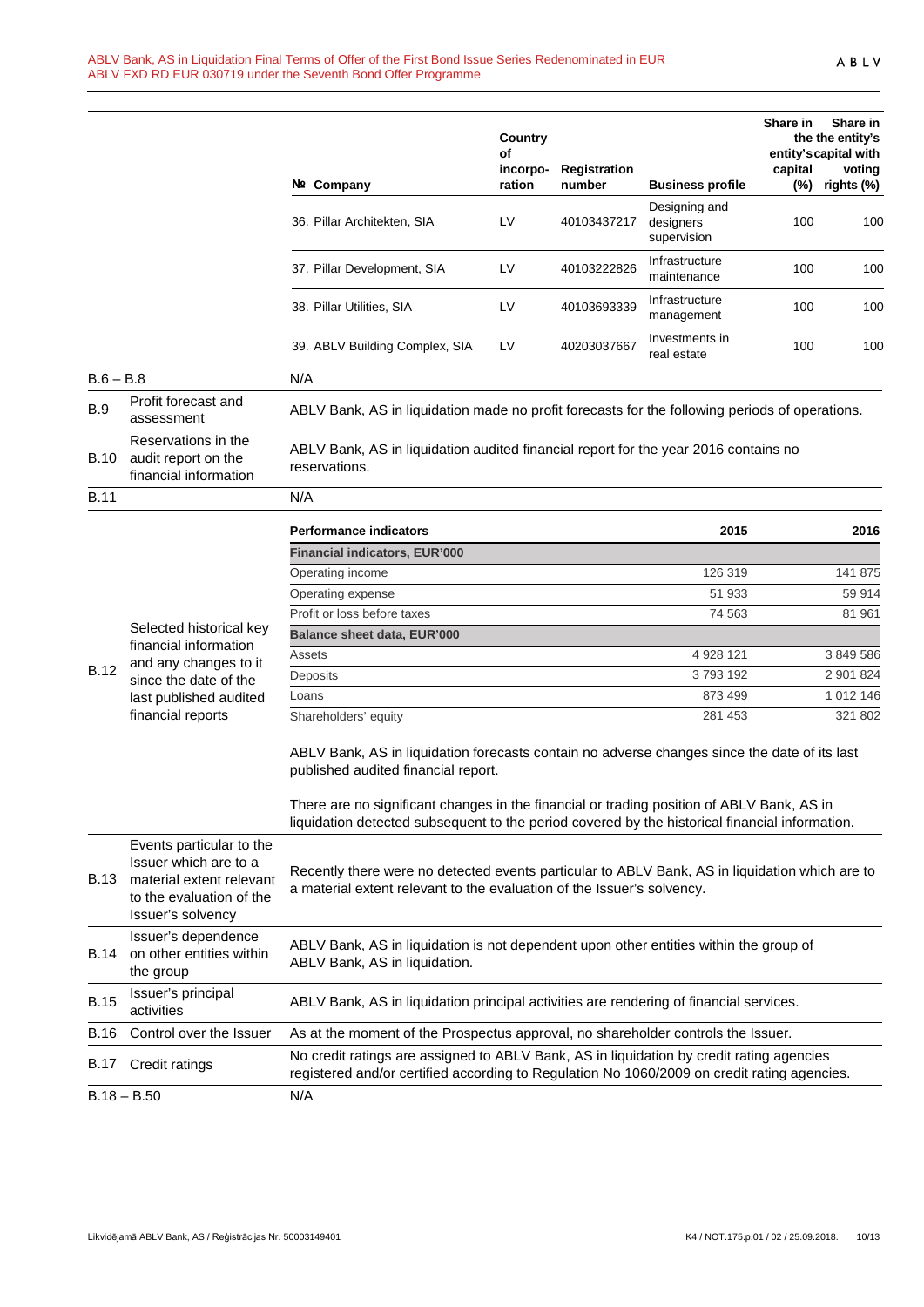|             | <b>Section C. Securities</b>                                |                                                                                                                                                                                                                                                                                 |
|-------------|-------------------------------------------------------------|---------------------------------------------------------------------------------------------------------------------------------------------------------------------------------------------------------------------------------------------------------------------------------|
| C.1         | <b>Bond details</b>                                         | Bonds issued under the First Bond Issue Series Redenominated in EUR -<br>ABLV FXD RD EUR 030719 (ISIN LV0000880060) are dematerialized bearer securities without<br>restraint on alienation.                                                                                    |
| C.2         | Currency of the<br>Bond issue                               | EUR (euro).                                                                                                                                                                                                                                                                     |
| $C.3 - C.4$ |                                                             | N/A                                                                                                                                                                                                                                                                             |
| C.5         | Restrictions on the<br>free transferability of<br>the Bonds | The Bonds are freely transferrable securities that represent the Issuer's debt to the Bondholders<br>without additional collateral. The Bonds are dematerialized bearer securities without restraint on<br>alienation - transferrable securities.                               |
| $C.6 - C.7$ |                                                             | N/A                                                                                                                                                                                                                                                                             |
|             |                                                             | Division of the Bonds into categories<br>The Bonds are not supposed to be divided into categories. Pursuant to these Final Terms,<br>straight Bonds are supposed to be issued.                                                                                                  |
|             |                                                             | Limitations to the rights attached to the Bonds<br>The Bonds are freely transferrable securities without restraint on their alienation.                                                                                                                                         |
|             |                                                             | <b>Interest Rate</b><br>The Annual Interest Rate is fixed, and it is equal to 2.25% (p.a.).                                                                                                                                                                                     |
| C.8,<br>C.9 | Rights attached to<br>the Bonds                             | The date from which interest becomes payable and the due dates for interest<br>The Interest Income shall be accrued starting from 3 July 2017. The Interest Income shall be<br>paid twice a year: on 3 July and 3 January, starting from 3 January 2018, ending on 3 July 2019. |
|             |                                                             | Bond maturity date and repayment procedures<br>The Investor shall receive the Bond Face Value as a lump-sum payment on 3 July 2019.                                                                                                                                             |
|             |                                                             | Bond yield<br>Fixed rate is applied to the Bonds, and therefore the yield does not change.                                                                                                                                                                                      |
|             |                                                             | Representatives of debt security holders<br>Holders of the debt securities may freely determine representatives for exercising the rights<br>attached to the Bonds.                                                                                                             |
| C.10        |                                                             | N/A                                                                                                                                                                                                                                                                             |
|             | Admission of the Bonds<br>$C.11$ to the<br>regulated market | The Bonds are supposed to be admitted to the regulated market - Baltic Bond List of Nasdaq<br>Riga Stock Exchange.                                                                                                                                                              |
| C.12        | Minimum face value<br>of the issue                          | Pursuant to paragraph 9.3 of the Base Prospectus, the Investor may not apply for purchasing<br>less than 1 (one) Bond.                                                                                                                                                          |
|             | $C.13 - C.22$                                               | N/A                                                                                                                                                                                                                                                                             |

# **Section D. Risks**

| D.1 |                                     | N/A                                                                                                                                                                                                                                                                                                                                                                                                                           |
|-----|-------------------------------------|-------------------------------------------------------------------------------------------------------------------------------------------------------------------------------------------------------------------------------------------------------------------------------------------------------------------------------------------------------------------------------------------------------------------------------|
| D.2 |                                     | In carrying out its operating activities, ABLV Bank, AS in liquidation is subject to various risks.<br>Most significant risks that may decrease the Issuer's ability to perform its obligations.                                                                                                                                                                                                                              |
|     | Key information<br>on the key risks | Credit risk<br>1.<br>Credit risk is exposure to potential losses in case of ABLV Bank, AS in liquidation<br>counterparty or debtor being unable to pay the contractual obligations to ABLV Bank, AS<br>in liquidation.                                                                                                                                                                                                        |
|     |                                     | Liquidity risk<br>2.<br>Liquidity is ABLV Bank, AS in liquidation ability to maintain or ensure sufficient cash flow<br>to meet the expected (everyday) or sudden (critical) need for the same in order to provide<br>financing for asset growth or discharge the financial obligations in a due time. This means<br>the ability to turn assets into cash with minimal loss or ensure reasonably priced credit<br>facilities. |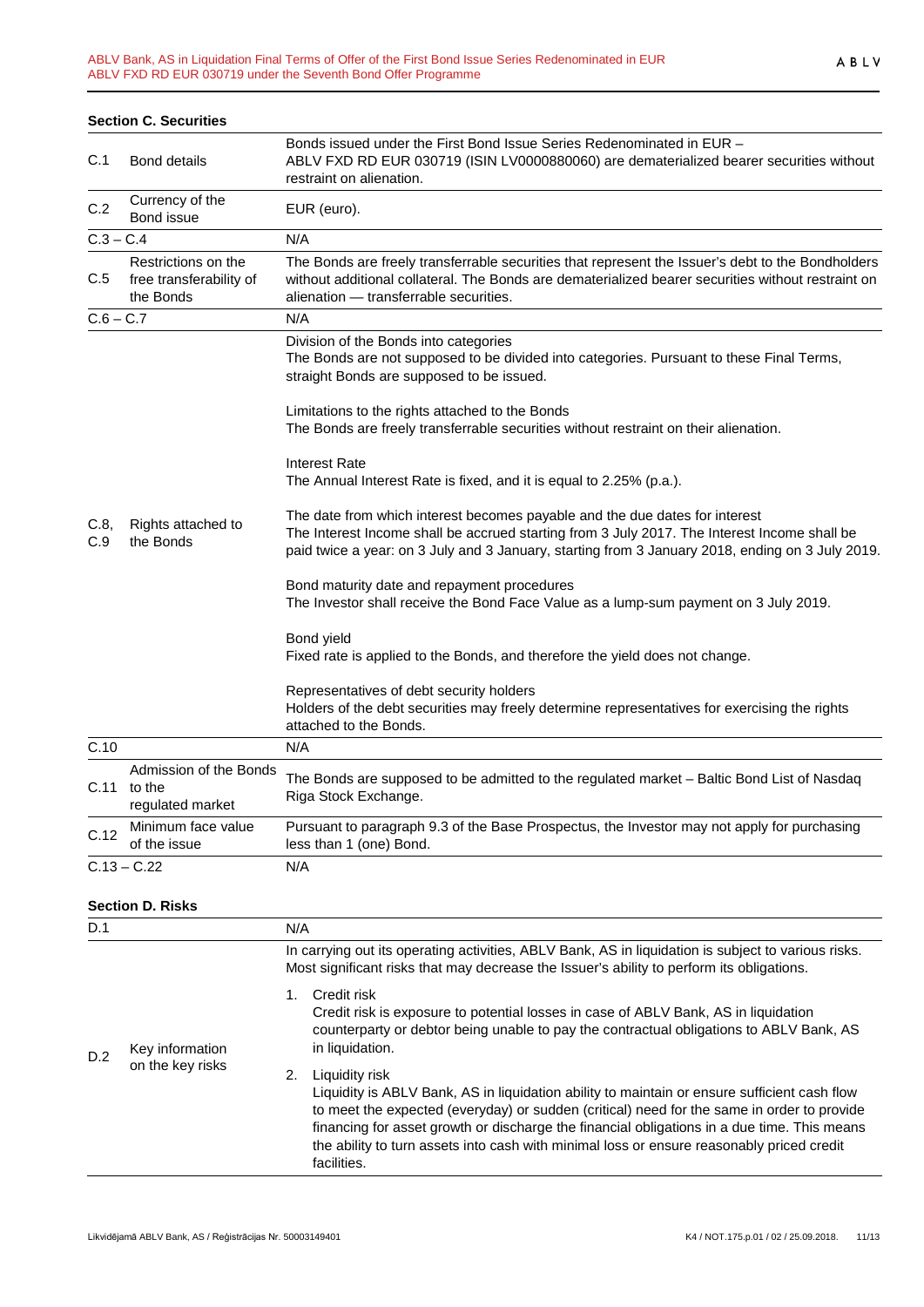|              |                                                   |                                                                                                                                                                                                                              | 3. Currency exchange rate fluctuation risk<br>ABLV Bank, AS in liquidation is exposed to negative effects of fluctuations in the foreign<br>currency exchange rates on its financial position and cash flow.                                                                                                                                                                                                                                                                                        |  |
|--------------|---------------------------------------------------|------------------------------------------------------------------------------------------------------------------------------------------------------------------------------------------------------------------------------|-----------------------------------------------------------------------------------------------------------------------------------------------------------------------------------------------------------------------------------------------------------------------------------------------------------------------------------------------------------------------------------------------------------------------------------------------------------------------------------------------------|--|
|              |                                                   | 4.                                                                                                                                                                                                                           | Interest rate risk<br>Interest rate risk represents the adverse effect of the market interest rate fluctuations on<br>ABLV Bank, AS in liquidation financial position.                                                                                                                                                                                                                                                                                                                              |  |
|              |                                                   | 5.                                                                                                                                                                                                                           | Non-financial risks<br>During the course of its operations, ABLV Bank, AS in liquidation encounters also non-<br>financial risks (including operational risk, reputational risk, etc.) with exposure to sudden<br>loss. The cause of such risks may be, for instance, clerical errors or fraud, break-downs in<br>information systems, insufficient internal control and procedures, etc.                                                                                                           |  |
|              |                                                   |                                                                                                                                                                                                                              | 6. Competition risk<br>As at the end of 2016, 86% of total deposits with ABLV Bank, AS in liquidation were the<br>deposits placed by foreign clients. Consequently, operations of the Issuer are only partly<br>subject to competition risk in the local market.                                                                                                                                                                                                                                    |  |
|              |                                                   |                                                                                                                                                                                                                              | 7. Legal risk (incl. tax)<br>The risk related to amendments in laws, regulations, and other legal acts, or to<br>implementation of new legal acts, which may result in reorientation of the Issuer's<br>activities or abandonment of particular lines of the Issuer's financial activities. This may<br>have consequent negative impact on the Issuer's earning capacity and stability.                                                                                                             |  |
|              |                                                   |                                                                                                                                                                                                                              | Risk factors associated with the Bond issue:                                                                                                                                                                                                                                                                                                                                                                                                                                                        |  |
|              |                                                   |                                                                                                                                                                                                                              | 1. Liquidity risk<br>Listing of the Bonds in the Stock Exchange Nasdaq Riga Bond List does not guarantee<br>liquidity of the Bonds, and therefore the Investor should assess potential risk of limited<br>possibilities of selling the Bonds in the secondary market due to insufficient interest of<br>other market players. If there is no sufficient interest in the secondary market (liquidity<br>shortfall), it may be difficult for the Investor to sell the Bonds at adequate market price. |  |
| D.3          | Information on the risks<br>specific to the Bonds | 2.                                                                                                                                                                                                                           | Price risk<br>Price of the Bonds in the secondary market may fluctuate in accordance with the<br>Investors' interest, which can be affected by macroeconomic processes, events<br>concerning one or several Investors, and also, inter alia, events concerning the Issuer.<br>The Investors' opportunities of gaining profit may vary accordingly from time to time.                                                                                                                                |  |
|              |                                                   | 3.                                                                                                                                                                                                                           | Legal risk (incl. tax)<br>The risk related to amendments in legislation, regulations and other legal acts, or to<br>implementation of new legal acts, which may cause additional expenses or reduce return<br>on investment. This risk also covers possible changes in applicable tax assessment and<br>withholding procedures.                                                                                                                                                                     |  |
| $D.4 - D.6$  |                                                   | N/A                                                                                                                                                                                                                          |                                                                                                                                                                                                                                                                                                                                                                                                                                                                                                     |  |
|              | <b>Section E. Offer</b>                           |                                                                                                                                                                                                                              |                                                                                                                                                                                                                                                                                                                                                                                                                                                                                                     |  |
| $E.1 - E.2a$ |                                                   | N/A                                                                                                                                                                                                                          |                                                                                                                                                                                                                                                                                                                                                                                                                                                                                                     |  |
| E.2b         | Reasons for the<br>Bond offer                     | Objective of offering the Bond Issue Series shall be raising of funds that the Issuer will use for<br>financing its operating activities, including without limitation:                                                      |                                                                                                                                                                                                                                                                                                                                                                                                                                                                                                     |  |
|              |                                                   | improvement of the ABLV Bank, AS in liquidation assets' and liabilities' distribution into<br>maturity bands;<br>increase and maintenance of the liquidity level required for activities of ABLV Bank, AS in<br>liquidation. |                                                                                                                                                                                                                                                                                                                                                                                                                                                                                                     |  |
| E.3          | Terms and<br>conditions of the                    |                                                                                                                                                                                                                              | The total redenominated amount of the issue is equal to the respective amount in euro resulting<br>from exchanging the amount of USD 71 867 000.00 (seventy-one million eight hundred sixty-<br>seven thousand US dollars) to euro at the rate set by the European Central Bank as at<br>24 September 2018.                                                                                                                                                                                         |  |

The public offer start date is 25 May 2017.

A representative of the Investment Company or the Investor itself, provided it has a financial instruments account opened with ABLV Bank, AS in liquidation, shall submit an order to the

offer